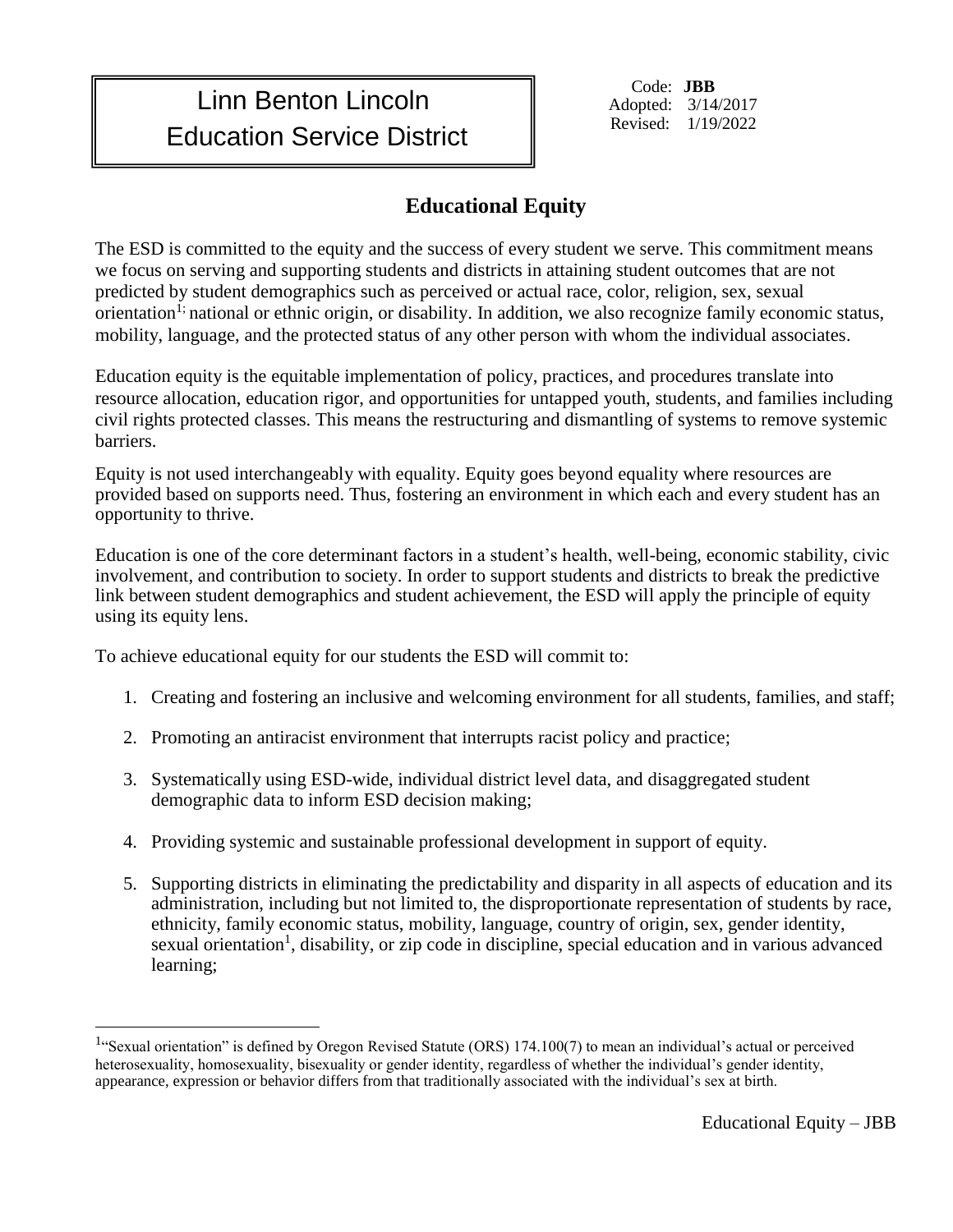6. Supporting districts in graduating all students ready to succeed in a diverse local, national and global community.

In order to achieve educational equity for each and every student:

- 1. The ESD shall support districts in providing every student with equitable access to high quality curriculum, support, facilities and other educational resources.
- 2. The ESD shall support districts in ensuring services honor the student's culture and considers the student's race and language;
- 3. The ESD shall review existing policies, programs, professional development and procedures for the promotion of educational equity, and all applicable new policies, programs and procedures will be developed with educational equity as a priority.
- 4. In alignment with the Educators Equity Act (ORS 342.433 to 342.449), the ESD shall actively work toward a balanced workforce to reflect the diversity of the students in districts served by the ESD. The ESD seeks to recruit, employ, support and retain a workforce that includes racial, gender and linguistic diversity, as well as culturally and linguistically responsive administrative, instructional and support personnel.
- 5. The ESD shall include partners who have demonstrated expertise in leading equity work, including but not limited to, families, government agencies, institutions of higher learning, early childhood education organizations, community-based organizations, local businesses and the community in general, in meeting our high goals for educational outcomes. To inform decisions regarding the narrowing of the achievement and other opportunity gaps, the ESD shall seek to involve students, staff, families and community members that reflect the diversity of the demographics the ESD serves;
- 6. The ESD shall utilize its equity lens to ensure the ESD Strategic Plan embrace principles of educational equity with measureable outcomes to attain the goal of supporting all students.

## **Definitions**

- 1.**Equity** is defined as just and fair inclusion. An equitable society is one in which all can participate and prosper to allow all to reach their full potential. This includes the elimination of policies, practices, attitudes and cultural messages that reinforce differential outcomes by student demographics such as race, ethnicity, family economic status, mobility, language, country of origin, gender, gender expression, sexual orientation, disability, or zip code.
- 2. An **equity lens** is an improvement tool used to improve planning, decision-making, and resource allocation leading to more equitable policies and programs. At its core, it is a set of principles, reflective questions, and processes that focus at the individual, institutional, and systemic levels.
- 3. An **antiracist environment** commits to confront racism and prejudice wherever found in our spheres of influence by speaking up. Silence supports and shows tolerance rather than interrupts racist policy and practice. Being antiracist is about what we do, not who we are.
- 4. **Disaggregated demographic data** is breaking down student data into smaller groupings, often based on characteristics such as sex, family income, or racial/ethnic group.